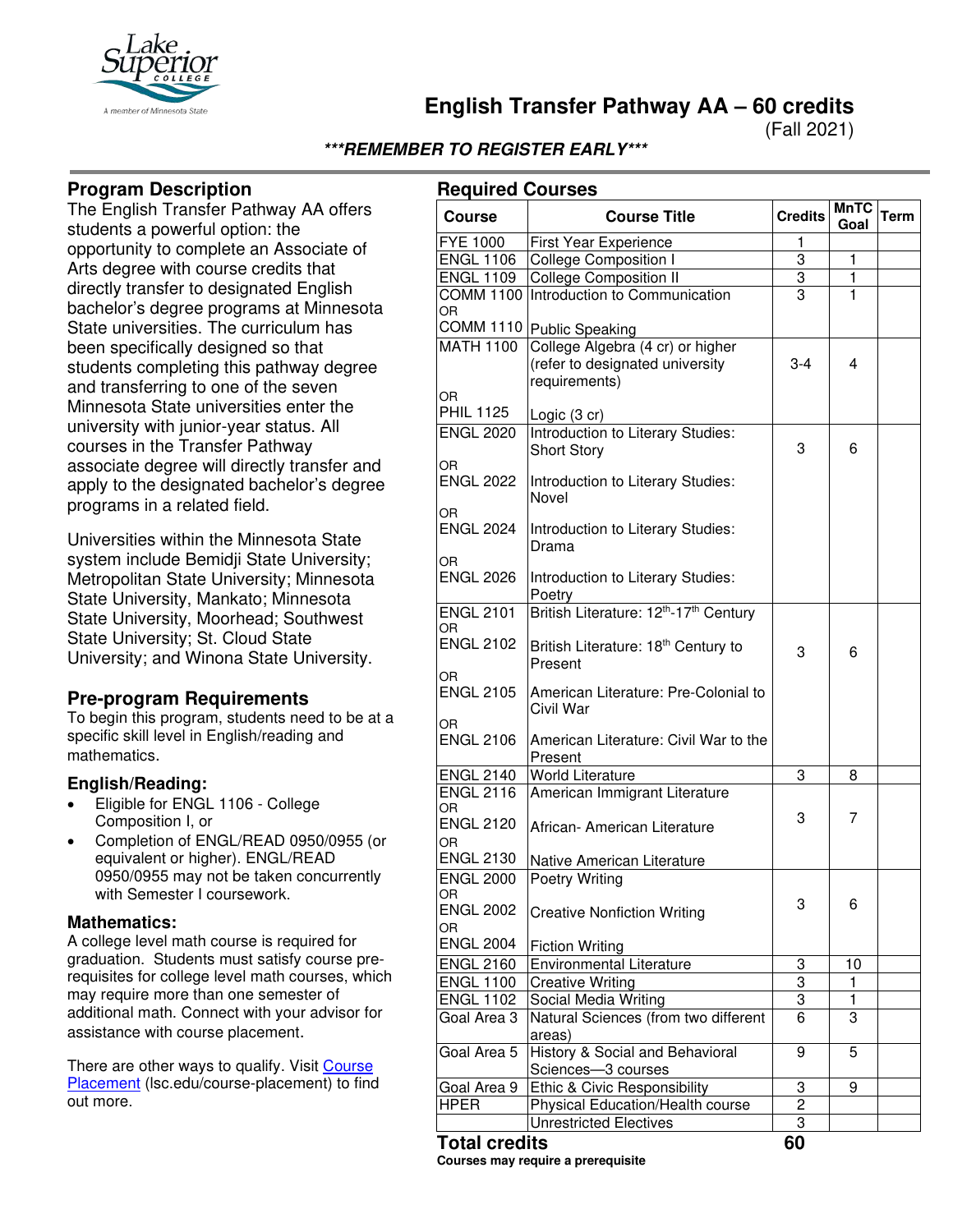

# **English Transfer Pathway AA – 60 credits**

(Fall 2021)

**\*\*\*REMEMBER TO REGISTER EARLY\*\*\***

For interpretation of test results and selection of appropriate coursework; or general information about the program, admissions, financial aid, and getting started at LSC, contact the [professional advising team](mailto:advising@lsc.edu) (advising@lsc.edu) or 218-733-7601

### **Program Outcomes**

A student completing Lake Superior College's English Transfer Pathway AA and transferring into a designated bachelor's program in English at a Minnesota State University will have junior standing and may complete the bachelor's degree within an additional 60 credits. Students will be able to transfer to the following designated majors at Minnesota State universities:

| At Bemidji State University:      | English BA                                                                                                                                                      |
|-----------------------------------|-----------------------------------------------------------------------------------------------------------------------------------------------------------------|
| At Metropolitan State University: | English BA                                                                                                                                                      |
| At Minnesota State, Mankato:      | English Studies, BA                                                                                                                                             |
| At Minnesota State, Moorhead:     | English Writing Emphasis, BA<br>English Emphasis in Integrated English &<br>Publishing, BA                                                                      |
| At Southwest State University:    | English Literature Emphasis, BA<br>English Creative Writing Emphasis, BA                                                                                        |
| At St. Cloud State University:    | English, Creative Writing, BA<br>English, Rhetoric & Writing, BA<br>English, English Studies (General), BA<br>English Linguistics, BA<br>English Literature, BA |
| At Winona State University:       | English BA                                                                                                                                                      |
|                                   |                                                                                                                                                                 |

In order to graduate and be guaranteed admission to a Minnesota State university's designated program, students must earn an overall grade point average as indicated by the transferring university.

For more information about the English Transfer Pathway including course descriptions, course prerequisites and potential career opportunities, see the [program website](https://degrees.lsc.edu/english-transfer-pathway-2/) (https://degrees.lsc.edu/english-transfer-pathway-2/)

**or**

Faculty, [Steve Dalager](mailto:steven.dalager@lsc.edu) (steven.dalager@lsc.edu) or 218-733-5948